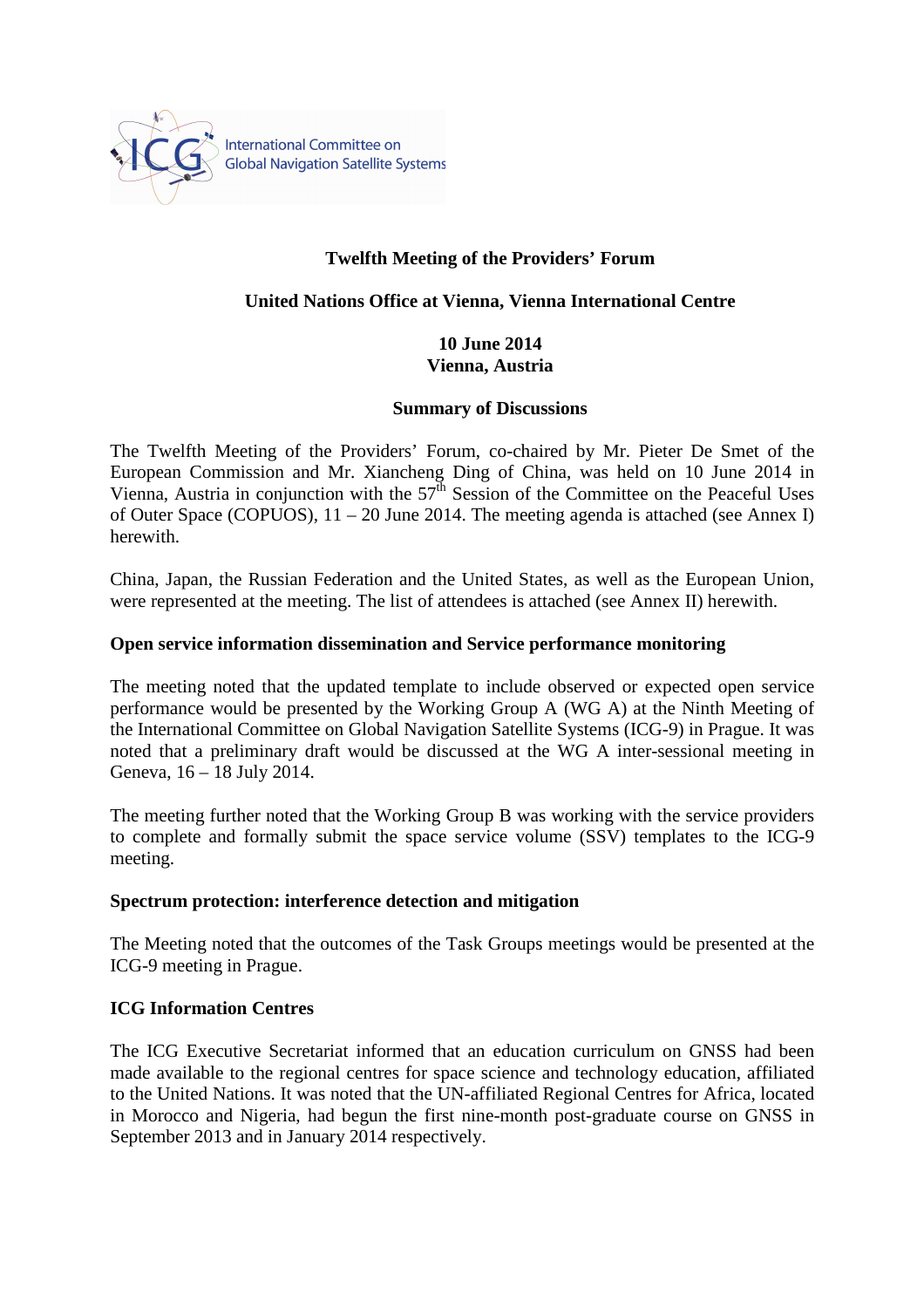It was noted that Lecture Notes for introductory of the BeiDou Navigation Satellite System was scheduled to be given by the representatives of China at the African Regional Centre for Space Science and Technology Education - in French Language (CRASTE-LF) in Rabat, Morocco, on  $4 - 6$  July 2014.

The providers were invited to support the Regional Centres by giving lectures on their systems and future perspectives of GNSS .

# **ICG Information Portal**

The meeting noted that the new domain name " icgnss.org" had been requested and was awaiting for the response of the United Nations Information Technology Unit.

It was also noted that the page on the history of the ICG could have an interactive timeline of any important events, recommendations, meetings. The providers therefore were invited to provide information/photos to generate this timeline.

### **Report on a multi-GNSS demonstration project in the Asia/Oceania region**

The representative of Japan delivered a presentation "Report on Multi-GNSS Demonstration Project in the Asia-Oceania Region" on behalf of the Multi-GNSS Asia (MGA) Secretariat. A brief presentation is available on the ICG Information Portal at: http://www.unoosa.org/oosa/en/SAP/gnss/icg/providersforum.html

It was noted that this project was unique due to the fact that the number of usable modernized navigation satellites were expected to increase much faster the Asia/Oceania than in other regions. This project would encourage GNSS signal and service providers and users in the Asia and Oceania region to develop new applications, and carry out joint experiments and demonstrations projects. It was also noted that at the  $5<sup>th</sup>$  Asia Oceania Regional Workshop held in Vietnam in December 2013, the five multi-GNSS joint experiments were endorsed to be implemented.

The Meeting noted that the  $6<sup>th</sup>$  Asia Oceania Regional Workshop on GNSS were scheduled to be held in Phuket, Thailand, 9 – 11 October 2014.

### **Future role and work of the ICG and its Providers' Forum**

On occasion of the ICG-9 meeting, the providers suggested to have a meeting of the providers with the ICG members devoted fully or partially to discussing a particular topic related to (i) the established mechanisms to reach users (for example, the work of the Civil Global Positioning System Service Interface Committee (CGSIC) related to the needs of civil Global Positioning System (GPS) users; Galileo Operation Centre of the European Union; Information Analytical Centre of Global Navigation Satellite System (GLONASS) of the Russian Federation etc.); (ii) the current work of the International Civil Aviation Organization (ICAO) on the aviation requirements, and of the International Maritime Organization (IMO) for maritime users for a future GNSS.

 It was also suggested to consider the question such as: How other organizations are working and what are their work plans if any?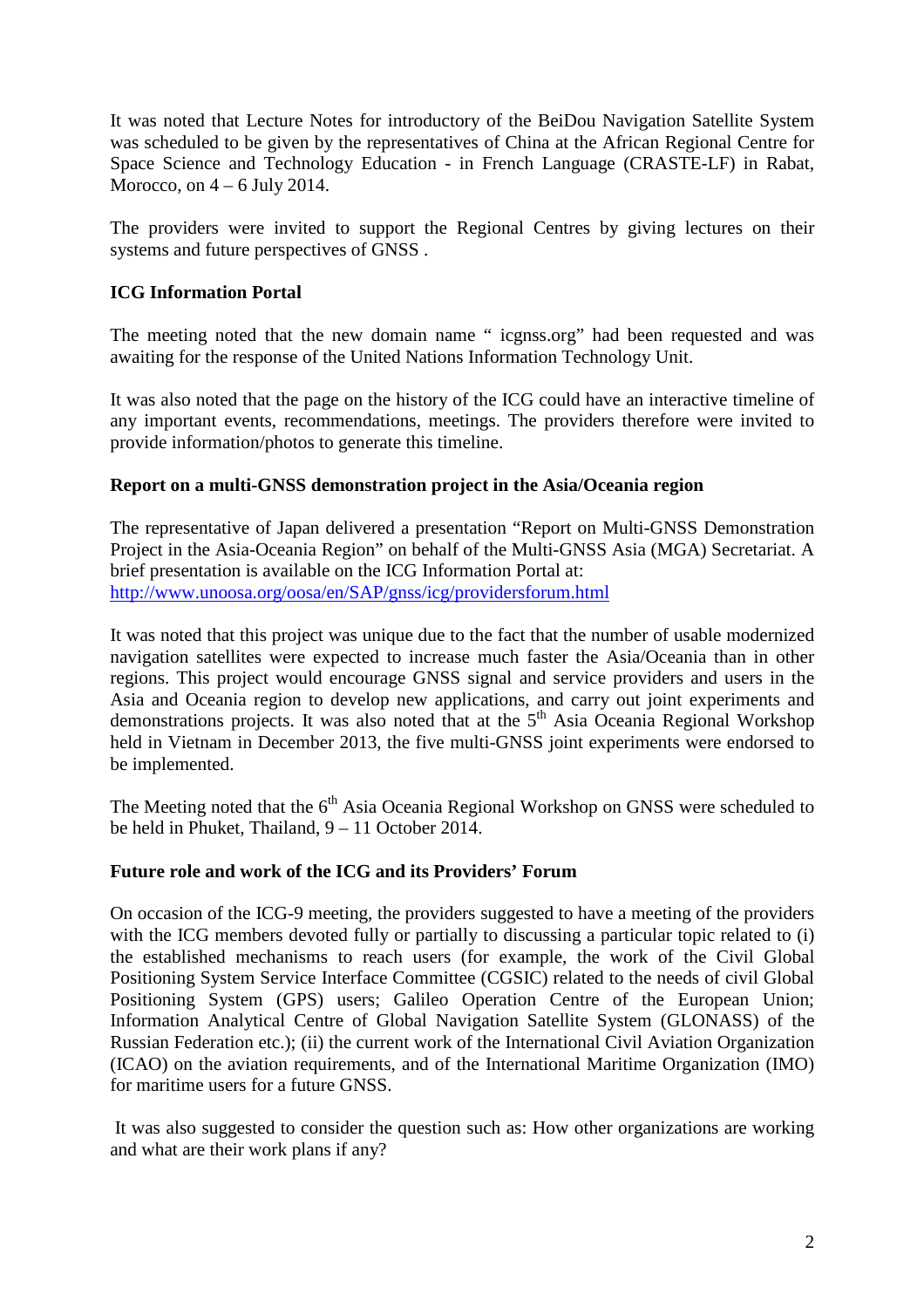The Meeting noted that there was a wide range of the GNSS user groups. Some of them were well established as ICAO, yet others were rather fragmented (for example, road application users or regional users) and therefore it would be difficult to define/categorize these users groups.

The view was expressed that the Providers' Forum should coordinate all the activities related to the ICG working groups, taking into account that three working groups were working on the same topics "Applications of GNSS".

The views were expressed that it would be difficult for the Providers' Forum to coordinate the work of the working groups, but the working groups should make efforts to organize their work.

The question was raised as to whether or not a "Providers' Forum - ICG members" session should be organized in the future ICG meetings, as the initial idea of this joint session was to set up a users' forum.

The view was expressed that the working groups were playing a key role in the implementation of the ICG workplan, and it would be difficult to put in extra effort. Therefore, no need to establish a users' forum.

The Meeting agreed that a set of questions that could frame the discussions should be prepared for the joint session by the co-chairs of the Providers' Forum (European Commission and China).

# **ICG Booklet to mark the 10th Meeting of the ICG in 2015**

The Meeting agreed that the ICG publication "Current and Planned Global and Regional Navigation Satellite Systems and Satellite-based Augmentation Systems", published in 2010, should be updated to include updated information on the navigation systems; and key information about the organizations - Members, Associate Members, Observers of the ICG with a view to presenting their role and the value gained in the ICG.

The proposed context of a new publication is contained in Annex III. The 2010 template for information sharing between service providers is available in all official languages of the United Nations on the ICG Information Portal at: http://www.unoosa.org/oosa/en/SAP/gnss/icg/providersforum.html

The Meeting agreed that content for the ICG Booklet would be compiled by the ICG Executive Secretariat by the end of September 2014 and edited by the ICG drafting group by the end of October 2014 to be presented and approved at the Ninth Meeting of the ICG in November 2014.

The Meeting requested the Secretariat to arrange a foreword by the Secretary-General.

**Draft provisional agenda for the Thirteen Meeting of the Providers' Forum, 9 and 13 November 2014, Prague, Czech Republic**